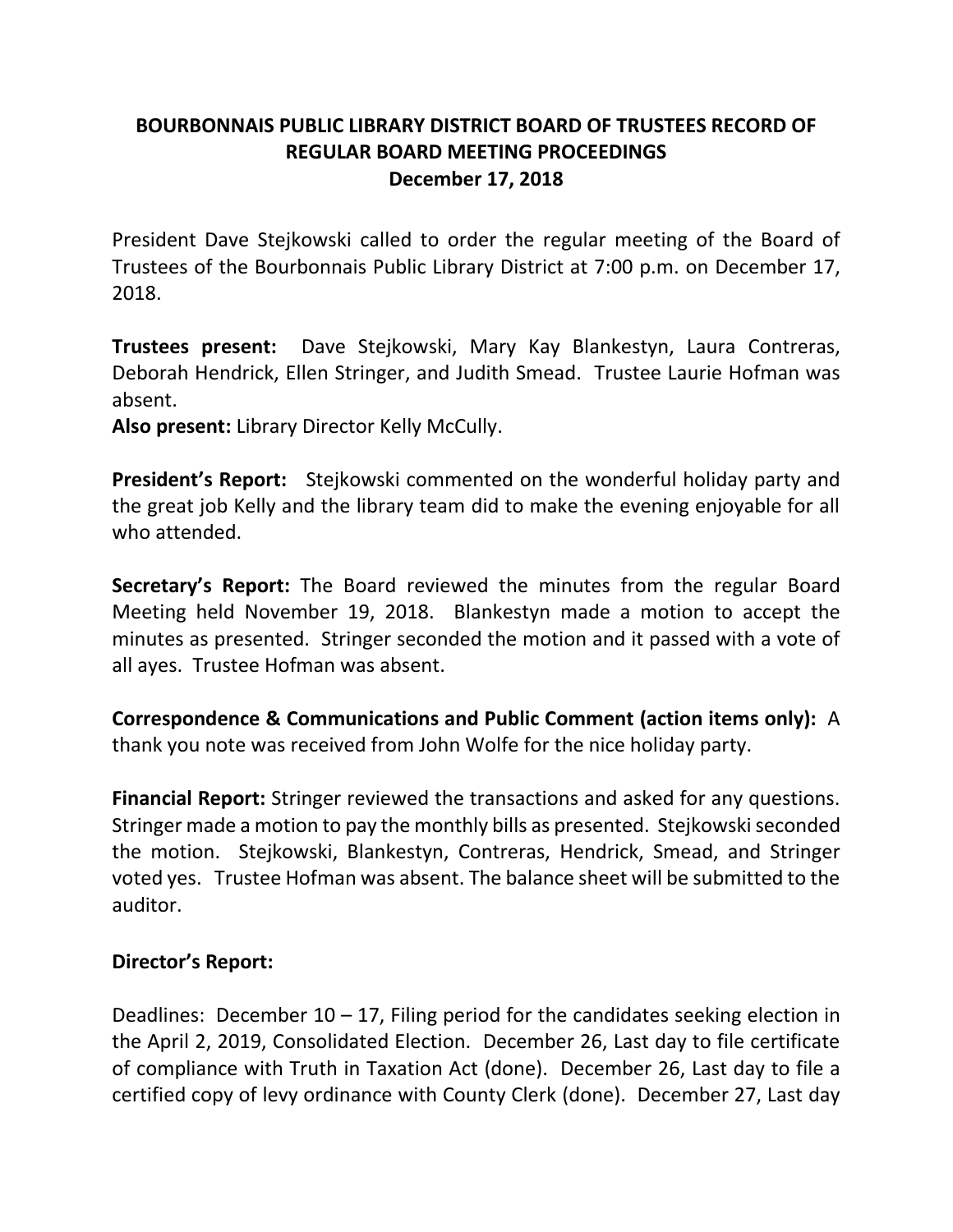to file Audit Report with County Clerk (done). December 27, Last day to file Annual Finance Report with Comptroller (auditors submit this). December 31, Last day for the second half year review of the minutes of all closed sessions. January 15, FY2019 Per Capita Grant Application due.

Marketing: Currently 878 people are on the library email list. There are 1,319 likes on Facebook, and 244 followers on Instagram. The Library was featured in the School News section of the December 4, 2018, edition of The Herald with photos and a caption about the Firefighter Storytime held at the Bourbonnais Fire Protection District on November 28.

Elf on a Library Shelf: Library patrons are invited to follow the adventures of Candy Cane, the library's Elf on a Shelf, by following the Library on Facebook and Twitter. Snap a photo with Candy Cane in the Library to receive a peppermint treat during the month of December.

BPL Reads: A monthly staff book review, BPL Reads, is being posted on social media.

Com Ed Energy Efficiency Program: A Facility Assessment was completed by ComEd Energy Engineer, Camilo Uzquiano, and Lighting Designer, Sumi Han, in November. They presented the library's history of energy consumption and offered suggestions for even more efficiency in power usage. Camilo will finalize the Facility Assessment Summary that will be used as a guide for project estimates to switch all interior and exterior lighting to LED. The project is estimated to save the Library \$8,000 per year in energy costs. McCully will present the final Facility Assessment at the January 2019 meeting.

Holiday Closures: The Library will be closed Monday, December 24, and Tuesday, December 25, for the Christmas holiday and Monday, December 31, and Tuesday, January 1, for the New Year's holiday.

## **Committee Reports:**

**Personnel:** None. **Finance:** None **Policy Committee:** None